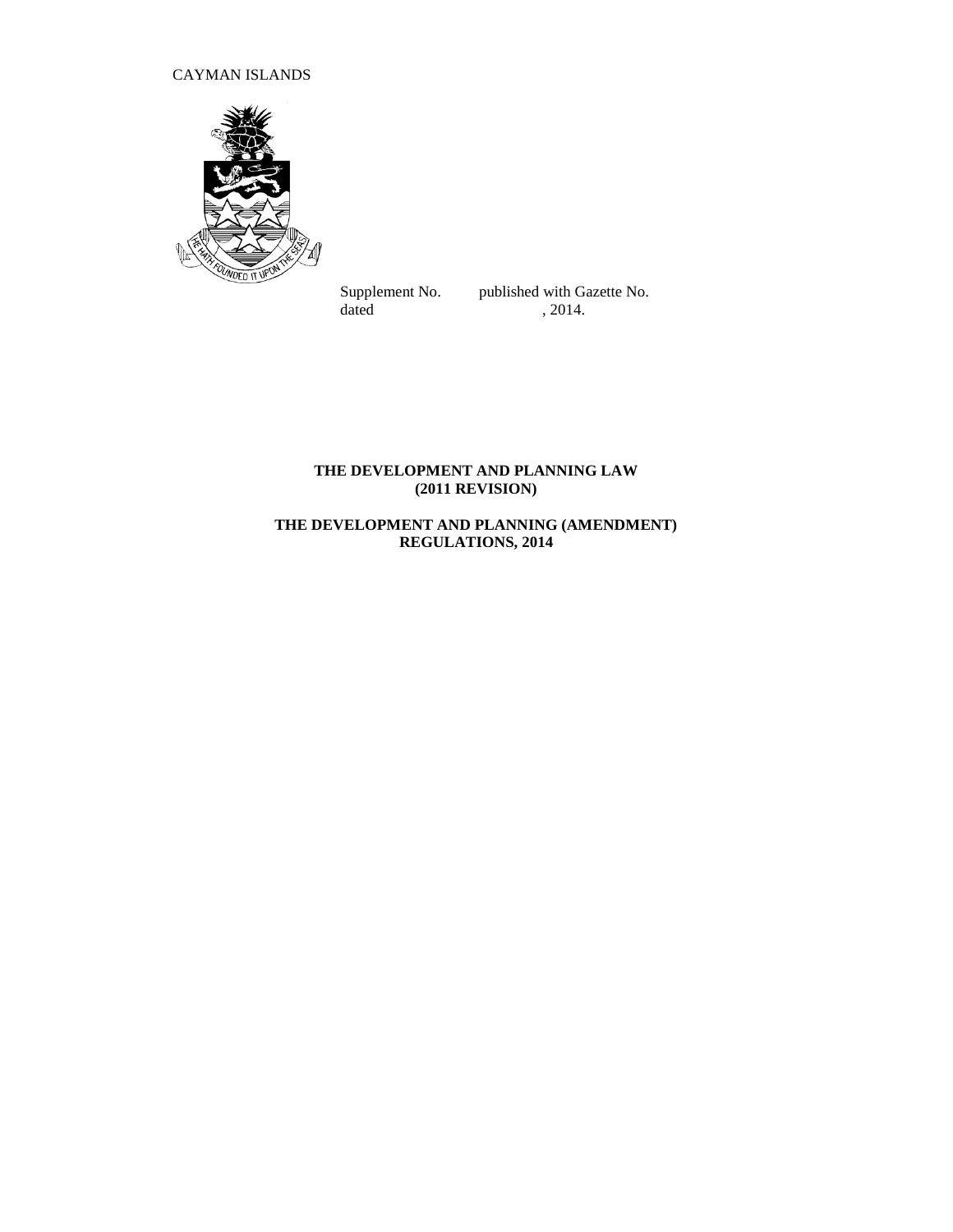## **THE DEVELOPMENT AND PLANNING (AMENDMENT) REGULATIONS, 2014**

## **ARRANGEMENT OF REGULATIONS**

- 1. Citation and commencement
- 2. Amendment of regulation 2 of the Development and Planning Regulations (2013 Revision) - definitions
- 3. Amendment of regulation 6 applications for building
- 4. Amendment of regulation 8 general requirements re parking, height, setbacks, waterfront property, etc.
- 5. Amendment of regulation 9 residential zone
- 6. Amendment of regulation 15 Beach Resort/Residential zones
- 7. Amendment of regulation 24 planned area developments
- 8. Amendment of regulation 28 land for public purposes
- 9. Amendment of regulation 32 public rights of way in Hotel/Tourism zones
- 10. Amendment of regulation 34 final certificate
- 11. Insertion of section 37A Infrastructure fund
- 12. Amendment of Schedule 1 application fees for planning permission
- 13. Amendment of Schedule 2
- 14. Amendment of Schedule 4 Hotel/Tourism Zone 1
- 15. Amendment of Schedule 5 miscellaneous fees
- 16. Insertion of Schedule 6 Infrastructure Fund Area A, Area B and Area C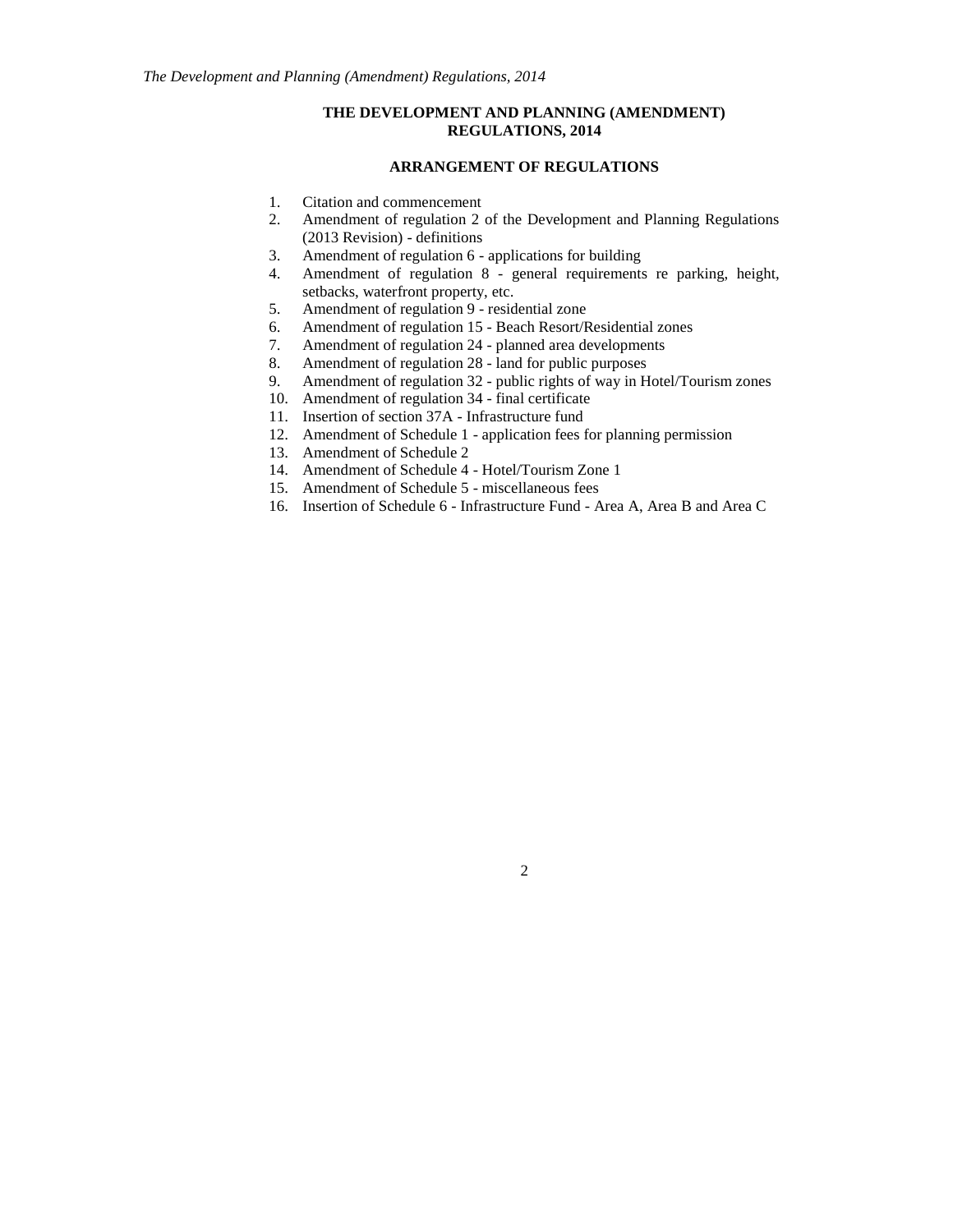## **THE DEVELOPMENT AND PLANNING LAW (2011 REVISION)**

## **THE DEVELOPMENT AND PLANNING (AMENDMENT) REGULATIONS, 2014**

The Cabinet, in exercise of the powers conferred by section 42 of the Development and Planning Law (2011 Revision), makes the following Regulations -

1. (1) These Regulations may be cited as the Development and Planning (Amendment) Regulations, 2014.

Citation and commencement

(2) These Regulations shall come into force immediately after section 26 of the Development and Planning (Amendment) Law, 2014 comes into force.

2. The Development and Planning Regulations (2013 Revision), in these Regulations referred to as the "principal Regulations", are amended in regulation 2 as follows -

- (a) by deleting the definition of the words "approved Agent";
- (b) in the definition of the words "dwelling unit" by deleting the words ", with exclusive cooking, eating, living, sleeping and sanitary facilities";
- (c) by inserting, after the definition of the words "Hotel/Tourism zone 1", the following definition -

" "Hotel/Tourism zone 2" means the area designated as such on the plan set out in Schedule 4;";

(d) by deleting the definition of the word "lot" and substituting the following definition -

" "lot" means a legally registered parcel of land and includes a land strata lot;";

- (e) by inserting, after the definition of the words "parking area", the following definition -
	- " "Permit" means a permit issued under the Building Code Regulations (2013 Revision);"; and

3

Amendment of regulation 2 of the Development and Planning Regulations (2013 Revision) definitions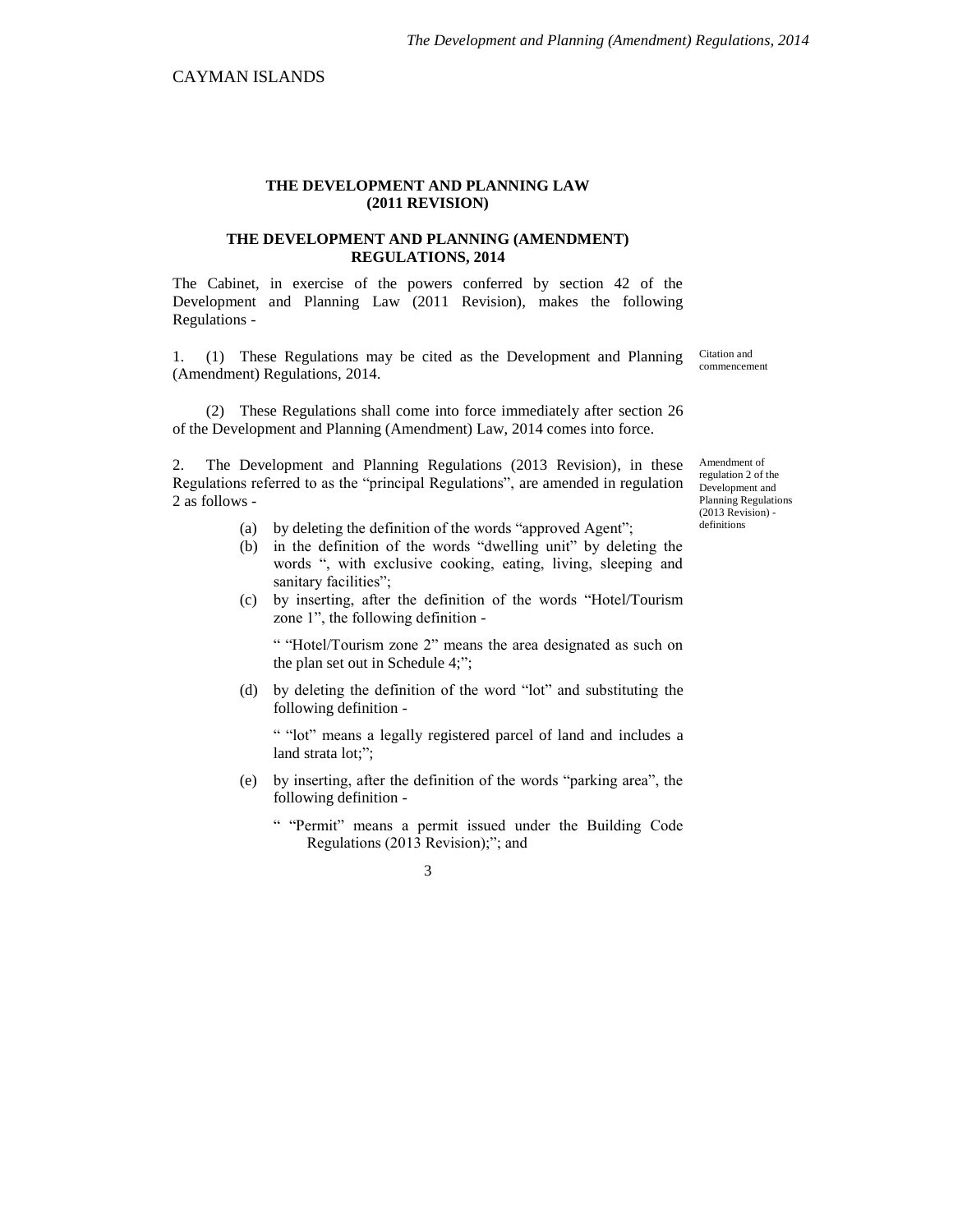(f) by deleting the definition of the word "quarry" and substituting the following definition -

" "quarry" means a place where rock, ore, stone, peat or similar materials are excavated for off-site use to supply material for construction, industrial, manufacturing or other purposes; and "quarrying" includes blasting, primary processing (such as washing, screening, crushing or storage of the material excavated) and the making of concrete or asphalt from the material excavated;".

- 3. The principal Regulations are amended in regulation 6 as follows
	- (a) in subregulation (1) by deleting the words "on the prescribed forms" and substituting the words "on forms provided by the Director":
	- (b) in subregulation (2) by repealing paragraphs (a) and (b) and substituting the following paragraphs -
		- "(a) No person shall, without a Permit, construct or change a building or structure or carry out, in respect of any land, building or structure, any work that requires planning permission; and the holder of a Permit shall not in respect of any land, building or structure to which the Permit relates, carry out any work other than the work authorized by the Permit.
		- (b) Prior to commencing the construction of, or the change to, a building or structure, a person shall obtain a Permit and, for that purpose, shall lodge with the Director an application for a Permit, which shall be accompanied by the fees (if any) set out in Schedule 2.";
		- and
	- (c) by repealing subregulation (3) and substituting the following subregulation -

(3) An application for planning permission with any setback adjacent to the sea shall include a Mean High Water Mark survey physically defined on ground no more than six months prior to the application being submitted, and the survey plan shall be authenticated by and registered with the Department of Lands and Survey.".

4

Amendment of regulation 6 applications for building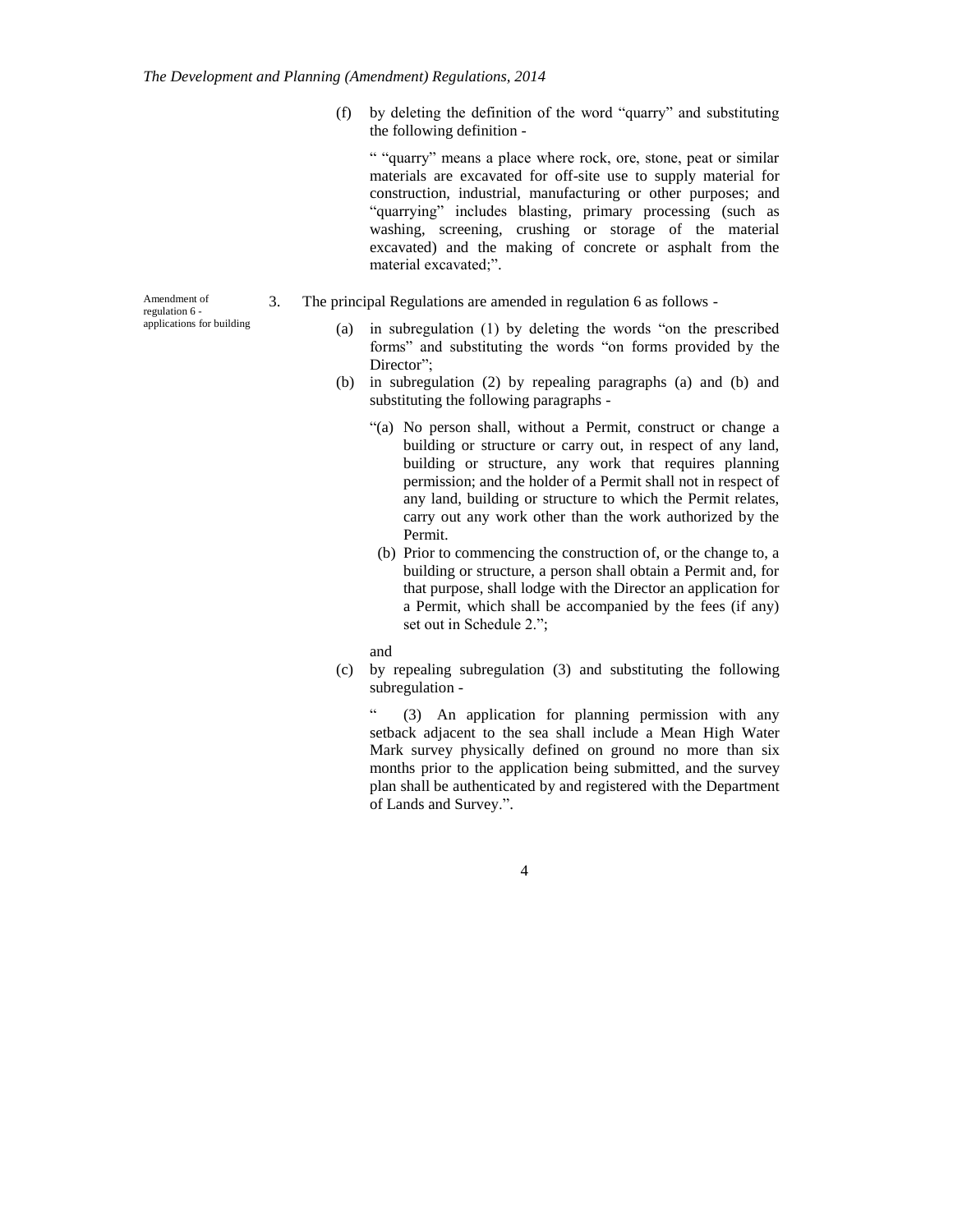Amendment of regulation 8 - general requirements re parking, height, setbacks, waterfront property, etc.

- 4. The principal Regulations are amended in regulation 8 as follows
	- (a) by repealing subregulation  $(1)(i)$  and substituting the following subparagraph -
		- "(i) churches and other places of worship, including ancillary uses (such as church halls, classrooms and recreation rooms) - one space per 150 square feet;";
	- (b) by repealing subregulation (2)(e) and substituting the following paragraph -
		- "(e) in a Hotel/Tourism zone, shall not exceed sixty-five feet or five storeys, whichever is the less, but when the building is a hotel or apartment in Hotel/Tourism zone 1 or in Hotel/Tourism zone 2, the maximum permitted height is one hundred and thirty feet or ten storeys, whichever is the less; and";
	- (c) by repealing subregulation (3);
	- (d) in subregulation  $(10)(d)$  by deleting the words "a canal or" and substituting the word "an";
	- (e) in subregulation (10)(e) by deleting the words "for the third through the seventh storey" and substituting the words "for each of the fourth through the seventh storeys";
	- (f) by inserting after subregulation  $(10)(e)$  the following paragraph -
		- "(ea) in areas where the shoreline is a canal, all structures and buildings, including ancillary buildings, walls and structures, shall be setback a minimum of twenty feet from the physical edge of the canal;";
	- (g) in subregulation (12A) by inserting after the words "notice of such application" the words "shall be made on the form provided by the Director and";
	- (h) in subregulation (13) by deleting the words "Notwithstanding subregulations (1)," and substituting the words "Notwithstanding subregulations  $(1)$ ,  $(2)$ ,"; and
	- (i) by inserting after subregulation (13) the following subregulation -

(14) Where the Authority or Board receives an application for permission to carry out planned area development or special purpose developments, the Authority or Board, as the case may be, may -

> (a) consider the likely impact of the proposed development on the infrastructure of the Islands

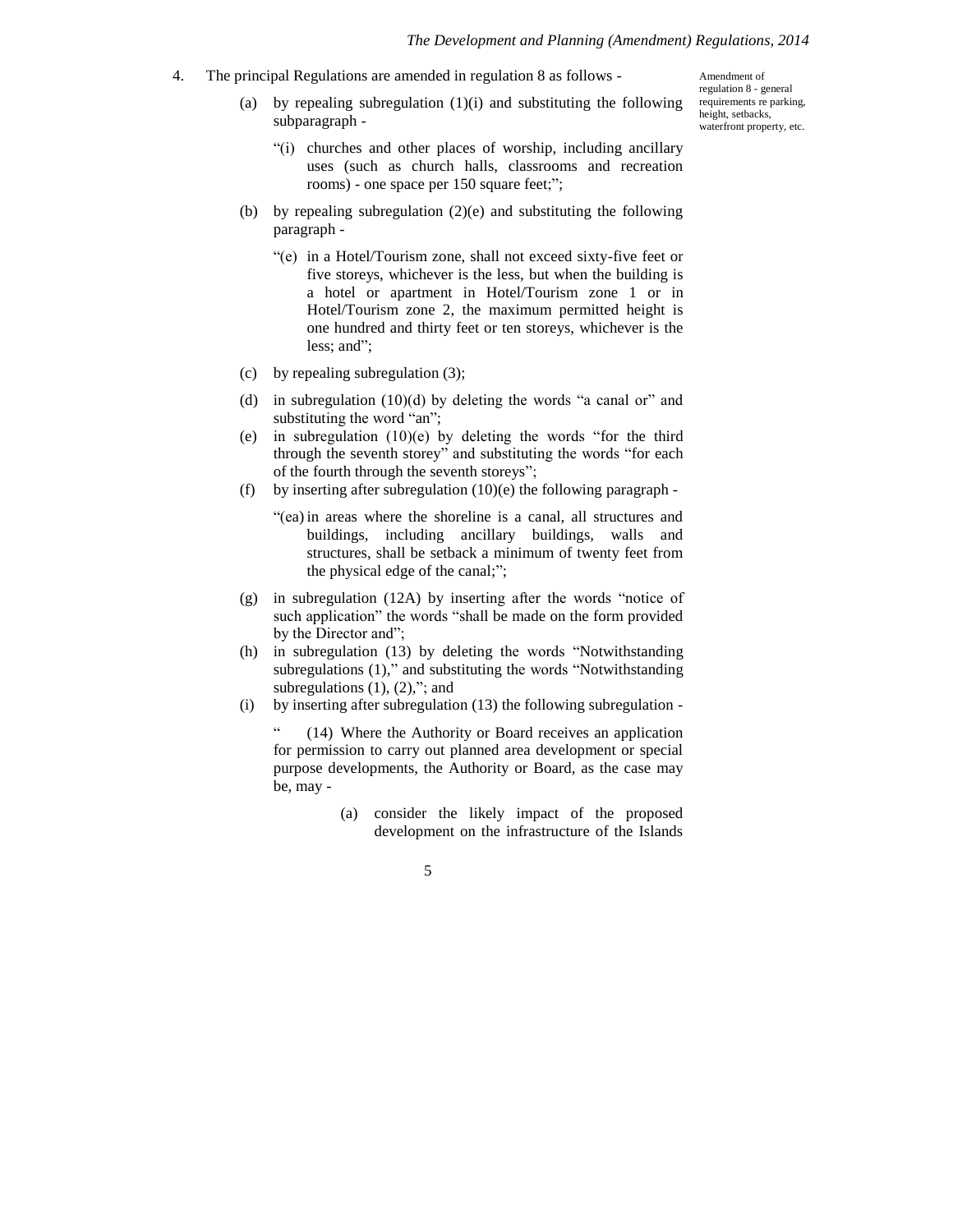as well as on the educational, social, medical and other aspects of life in the Islands;

- (b) consider whether there are other issues of national importance which are relevant to the determination of the application for development and require evaluation;
- (c) consider whether there are technical or scientific aspects of the proposed development which are of so unfamiliar a character as to jeopardise a proper determination of the application for development unless there is a special inquiry for the purpose;
- (d) identify and investigate the considerations relevant to, or the technical or scientific aspects of, the proposed development which, in its opinion, are relevant to the question whether the application should be approved;
- (e) assess the importance to be attached to those considerations or aspects;
- (f) consider whether the development proposed in the application should instead be carried out at an alternative site; and
- (g) arrange for the carrying out of research of any kind appearing to it to be relevant to an application.".
- 5. The principal Regulations are amended in regulation 9 as follows
	- (a) in subregulation (3)
		- (i) by deleting the words "Commercial, agricultural" and substituting the words "Commercial, hotel, tourism-related, agricultural"; and
		- (ii) by deleting the words "from an owner " and substituting the words "from an adjacent owner as provided for in regulation 8(12A), (12B) and (12C) and lodged within twenty-one days of the final advertisement";
	- (b) by repealing subregulation  $(6)(a)$ ;
	- (c) in subregulation  $(6)(i)$  by deleting the words "or fifty per cent of the height of the building, whichever is greater,";
	- (d) by repealing subregulation  $(7)(a)$ ;
	- (e) in subregulation (7)(j) by deleting the words "or fifty per cent of the height of the building, whichever is the greater,";
	- (f) by repealing subregulation  $(8)(a)$ ; and

6

Amendment of regulation 9 - residential zone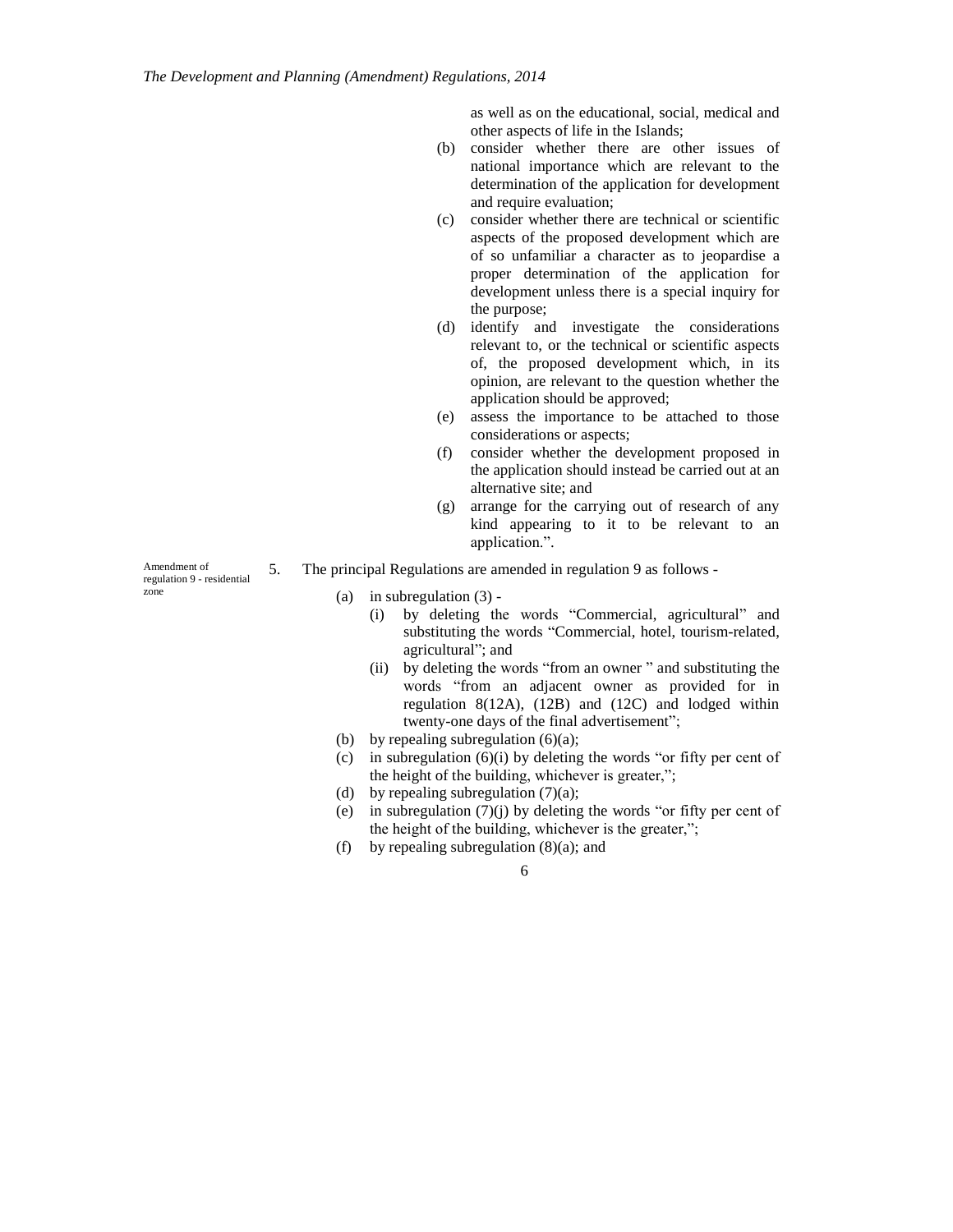(g) in subregulation  $(8)(j)$  by deleting the words "or fifty per cent of the height of the building, whichever is the greater,".

6. The principal Regulations are amended in regulation 15 by repealing subregulation (3)(a).

7. The principal Regulations are amended in regulation 24 by repealing subregulation (2)(a) and substituting the following paragraph -

- "(a) involve a parcel of land or a group of adjacent parcels of land that equals or exceeds forty acres, and may include parcels on both sides of a road;".
- 8. The principal Regulations are amended in regulation 28(6) as follows
	- (a) in the definition of the words "improved value", by deleting the word "and" appearing at the end of paragraph (b) of the definition; and
	- (b) by inserting, after the definition of the words "improved value", the following definition -

" "public", in relation to a subdivision, means landowners within the subdivision; and".

9. The principal Regulations are amended in regulation 32 by deleting the words "from the public road to the sea. Such" and substituting the words ", per every two hundred feet, from the public road to the sea, either on the subject property or on such other property as may be deemed suitable by the Authority; and such".

10. The principal Regulations are amended in regulation 34 by deleting the words "but, in the case of an owner/occupier who possesses Caymanian Status no special permission for the occupation of part of an uncompleted building is required if such part complies with the approved plans".

11. The principal Regulations are amended by inserting after regulation 37 the following regulation -

"Infrastructure fund  $37A$ . (1) There is established an infrastructure fund for the purpose of providing funds for development of roads, affordable housing and other infrastructure in the Islands.

> (2) The fund shall be administered by the Ministry of Finance and allocations and disbursements approved by Cabinet and shall consist of moneys received under subsection (4).

> > 7

Amendment of regulation 15 - Beach Resort/Residential zones

Amendment of regulation 24 - planned area developments

Amendment of regulation 28 - land for public purposes

Amendment of regulation 32 - public rights of way in Hotel/Tourism zones

Amendment of regulation 34 - final certificate

Insertion of regulation 37A - Infrastructure fund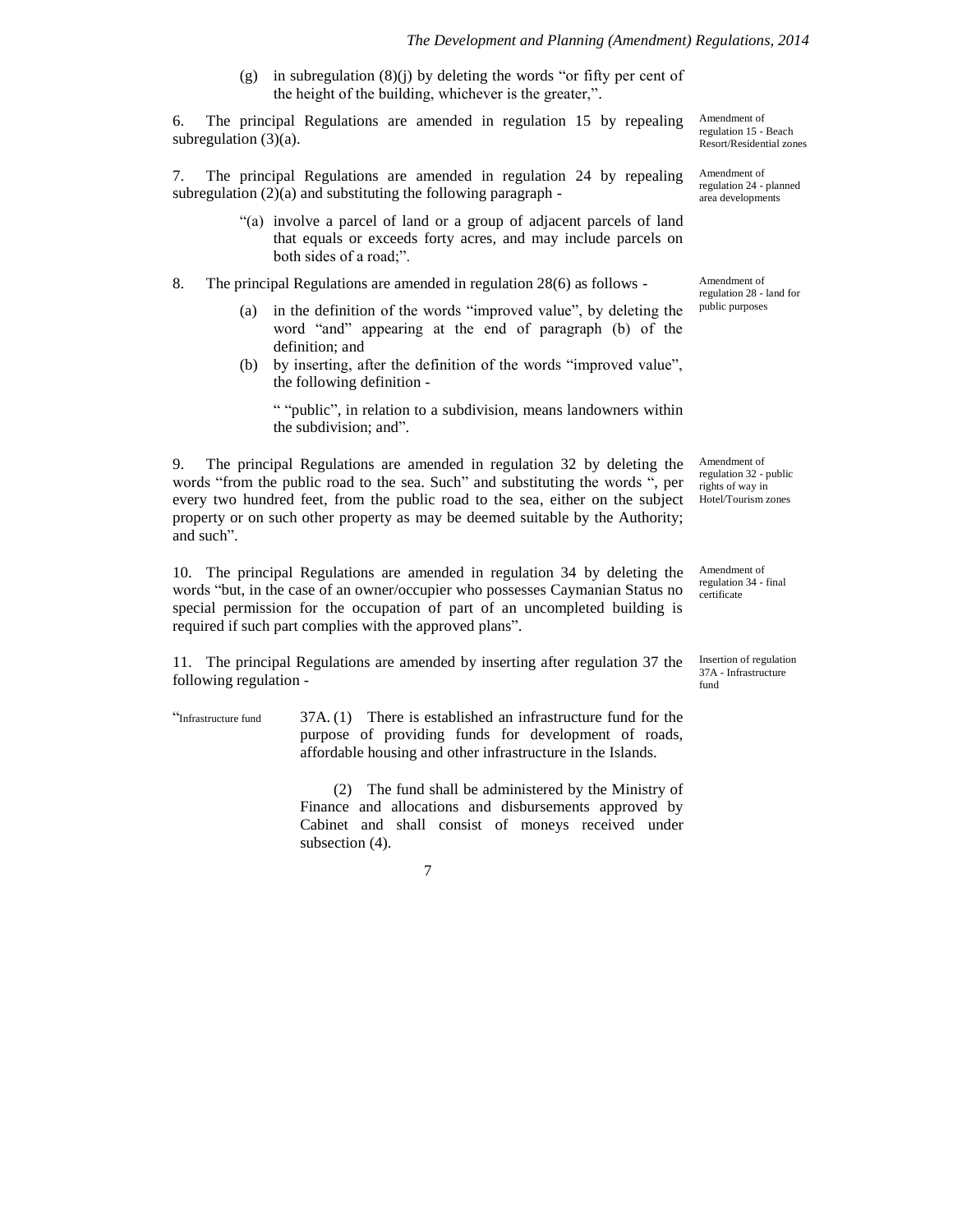(3) In this section -

- (a) Area A means the areas designated as such on the plan set out in Schedule 6;
- (b) Area B means the areas depicted as such on the plan set out in Schedule 6; and
- (c) Area C means the areas depicted as such on the plan set out in Schedule 6.

(4) A person to whom planning permission for development is granted pursuant to an application made on or after the date of commencement of section 26 of the Development and Planning (Amendment) Law, 2014, shall contribute to the infrastructure fund as follows -

(a) in Area A -

| Development<br>Type                                                             | <b>Infrastructure</b><br><b>Fund Fee per</b><br>gross sq. ft. |
|---------------------------------------------------------------------------------|---------------------------------------------------------------|
| An industrial<br>building                                                       | \$2.50                                                        |
| A commercial<br>building                                                        | \$4.50                                                        |
| A hotel<br>building                                                             | \$4.50                                                        |
| An apartment<br>building                                                        | \$4.50                                                        |
| An<br>institutional<br>building                                                 | \$3.50                                                        |
| A house.<br>duplex, or<br>related<br>structures and<br>any extension<br>thereto | \$3.50                                                        |
| 8                                                                               |                                                               |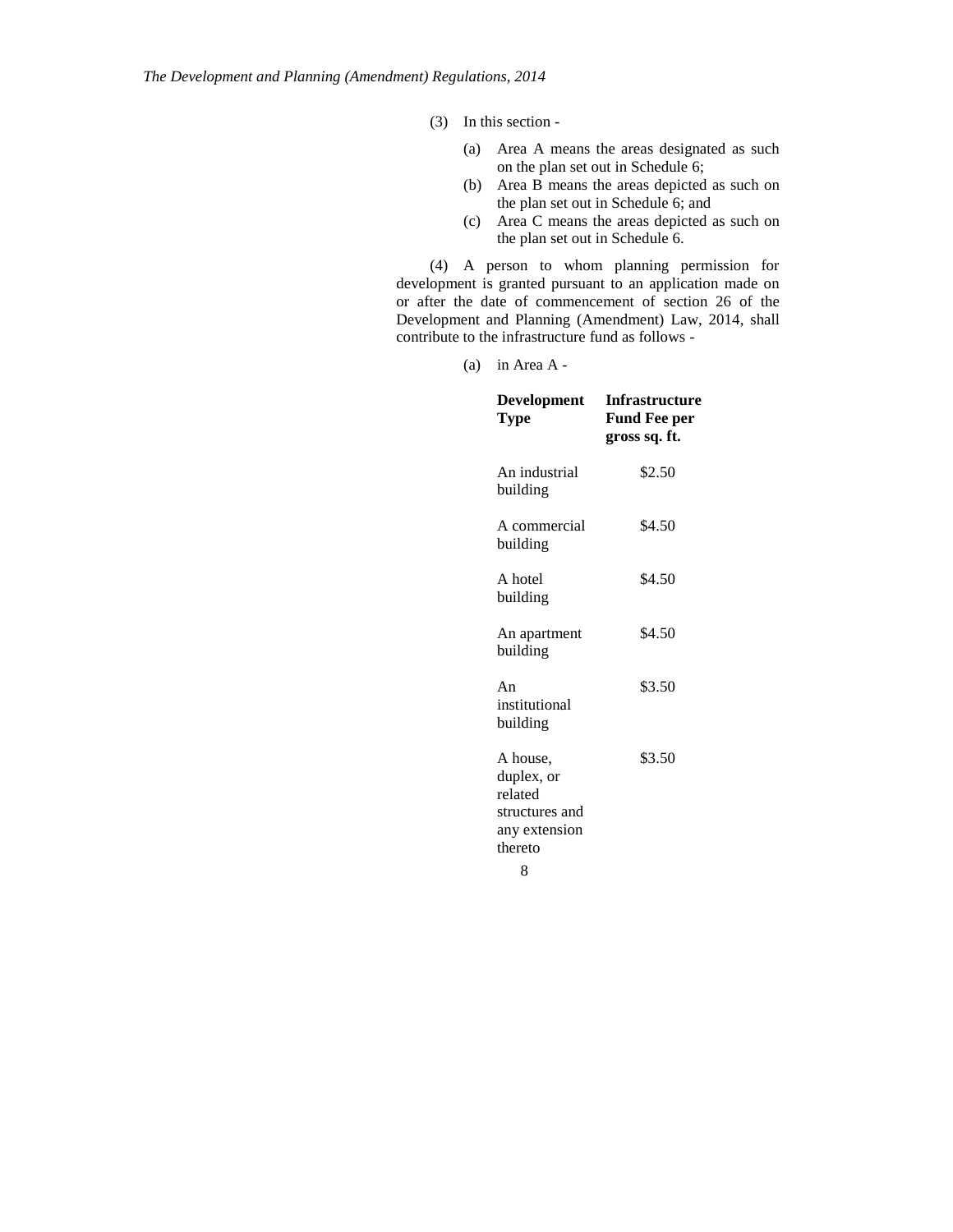| Subdivision of<br>land                         | $$200$ per lot                                                                           |
|------------------------------------------------|------------------------------------------------------------------------------------------|
| A change of<br>use of a<br>building or<br>land | The rate<br>applicable to the<br>type of<br>development<br>being changed<br>$f_{\Omega}$ |
| in Area B -                                    |                                                                                          |
| <b>Development</b><br><b>Type</b>              | Infrastructure<br><b>Fund Fees per</b><br>gross sq. ft.                                  |
| An industrial<br>building                      | \$1.50                                                                                   |
| A commercial<br>building                       | \$2.50                                                                                   |
| A hotel<br>building                            | \$2.50                                                                                   |
| An apartment<br>building                       | \$2.50                                                                                   |
| An<br>institutional<br>building                | \$2.50                                                                                   |
| A house,<br>duplex, or<br>related              |                                                                                          |

 $(b)$ 

| (i) | up to<br>$4,000$ sq.<br>ft. in | \$1.00 |
|-----|--------------------------------|--------|
| q   |                                |        |

structures -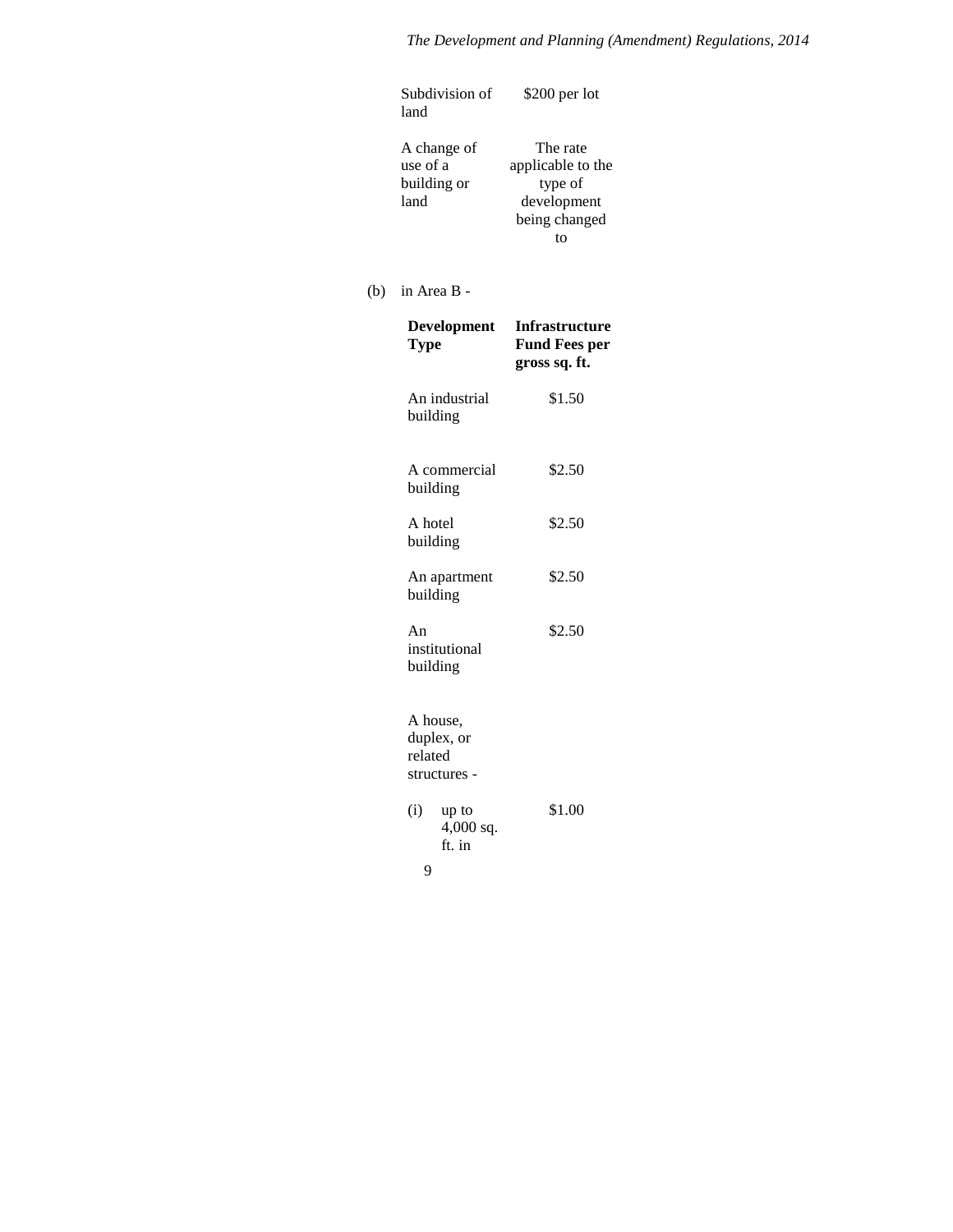|                  | gross<br>floor<br>area                                                                                                                                                                           |                                                                                                              |
|------------------|--------------------------------------------------------------------------------------------------------------------------------------------------------------------------------------------------|--------------------------------------------------------------------------------------------------------------|
| (ii)             | $4,001$ to<br>5,000 sq.<br>ft. in<br>gross<br>floor<br>area                                                                                                                                      | \$1.50                                                                                                       |
|                  | (iii) exceeding<br>$5,000$ sq.<br>ft. in<br>gross<br>floor<br>area                                                                                                                               | \$3.50                                                                                                       |
| related          | An extension<br>to a house,<br>duplex or<br>structure<br>which would<br>increase its<br>gross floor<br>area to the<br>respective<br>areas specified<br>in paragraph<br>$(i)$ , $(ii)$ or $(iii)$ | The appropriate<br>rate for the<br>gross floor area<br>specified in<br>paragraphs (i),<br>$(ii)$ and $(iii)$ |
| land             | Subdivision of                                                                                                                                                                                   | \$100 per lot                                                                                                |
| use of a<br>land | A change of<br>building or                                                                                                                                                                       | The rate<br>applicable to<br>the type of<br>development<br>being changed<br>to                               |
| 10               |                                                                                                                                                                                                  |                                                                                                              |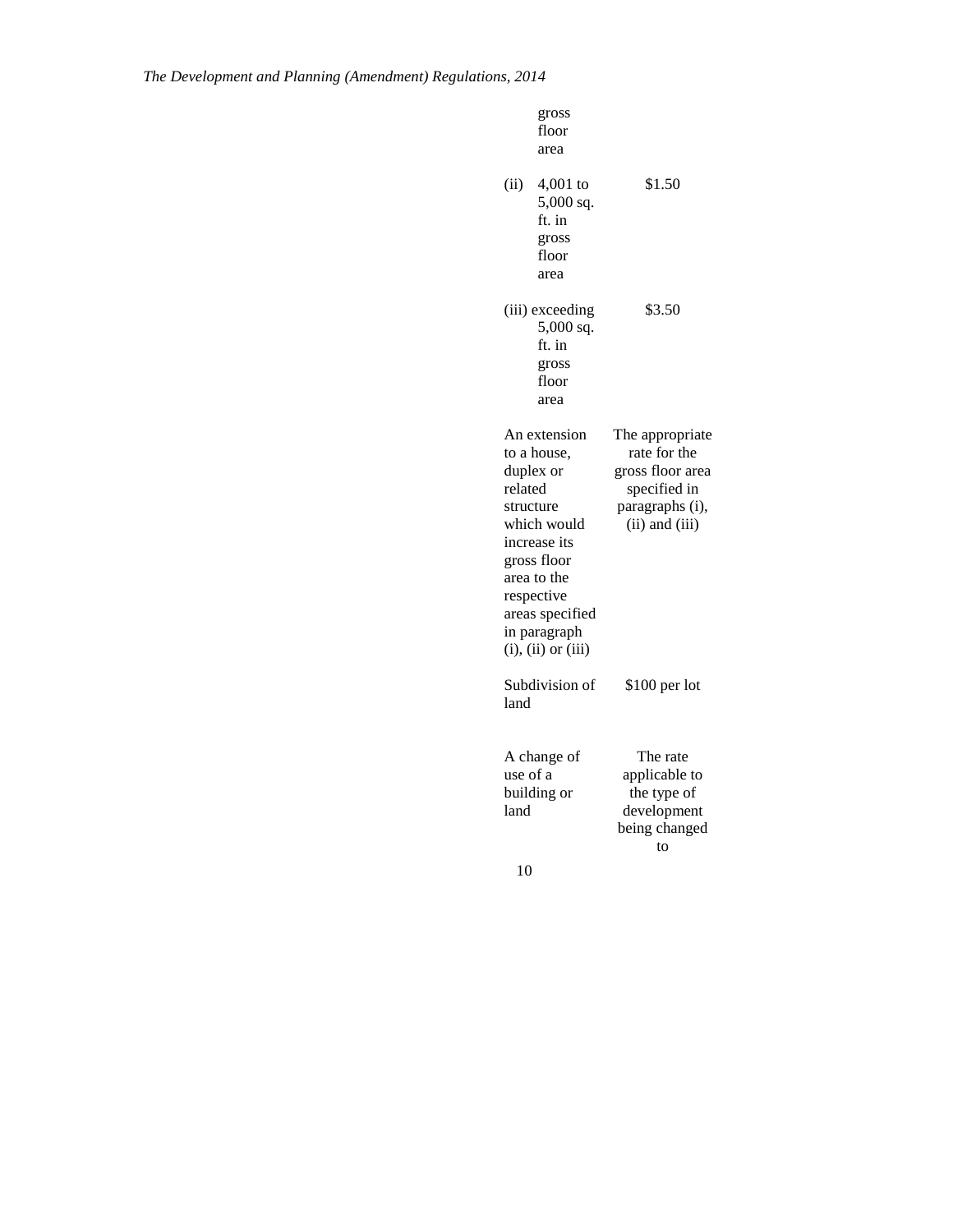- (c) in Area C, \$.25 per square foot of the gross floor area of the development and \$100 per lot for the subdivision of land;
- (d) without prejudice to the respective amounts prescribed in subparagraphs (a), (b) and (c), in the Islands an affordable housing fee is payable on the issue of a Certificate of Completion or Certificate of fitness for Occupancy, and will be assessed as follows -
	- (i) at a rate of \$3,000 per hotel room; and
	- (ii) in Area A, at a rate of \$20,000 per apartment, in respect of applications relating to 11 or more apartments; and
- (e) in any case where the Authority is of the opinion that the development (including any temporary development) is necessary for the purpose of restoration following a national disaster, fifty per cent of the respective amounts prescribed in subparagraphs (a), (b) and (c).

(5) The total contribution under subsection  $(4)(a)$  to (e) is payable as follows -

- (a) fifty per cent of the contribution is payable on the issue of a building permit; and
- (b) fifty per cent of the contribution is payable on the issue of a Certificate of Completion, Certificate of Occupancy or Certificate of fitness for Occupancy;

and for subdivision of land, the contribution is payable prior to the subdivision being finalized.

(6) The interest earned on the moneys of the infrastructure fund shall be retained for the purposes of the fund.

(7) In this Part -

"affordable housing" means any Government assisted housing programme undertaken under the auspices of the National Housing Development Trust, Sister Islands Affordable Homes or any similar Government entity;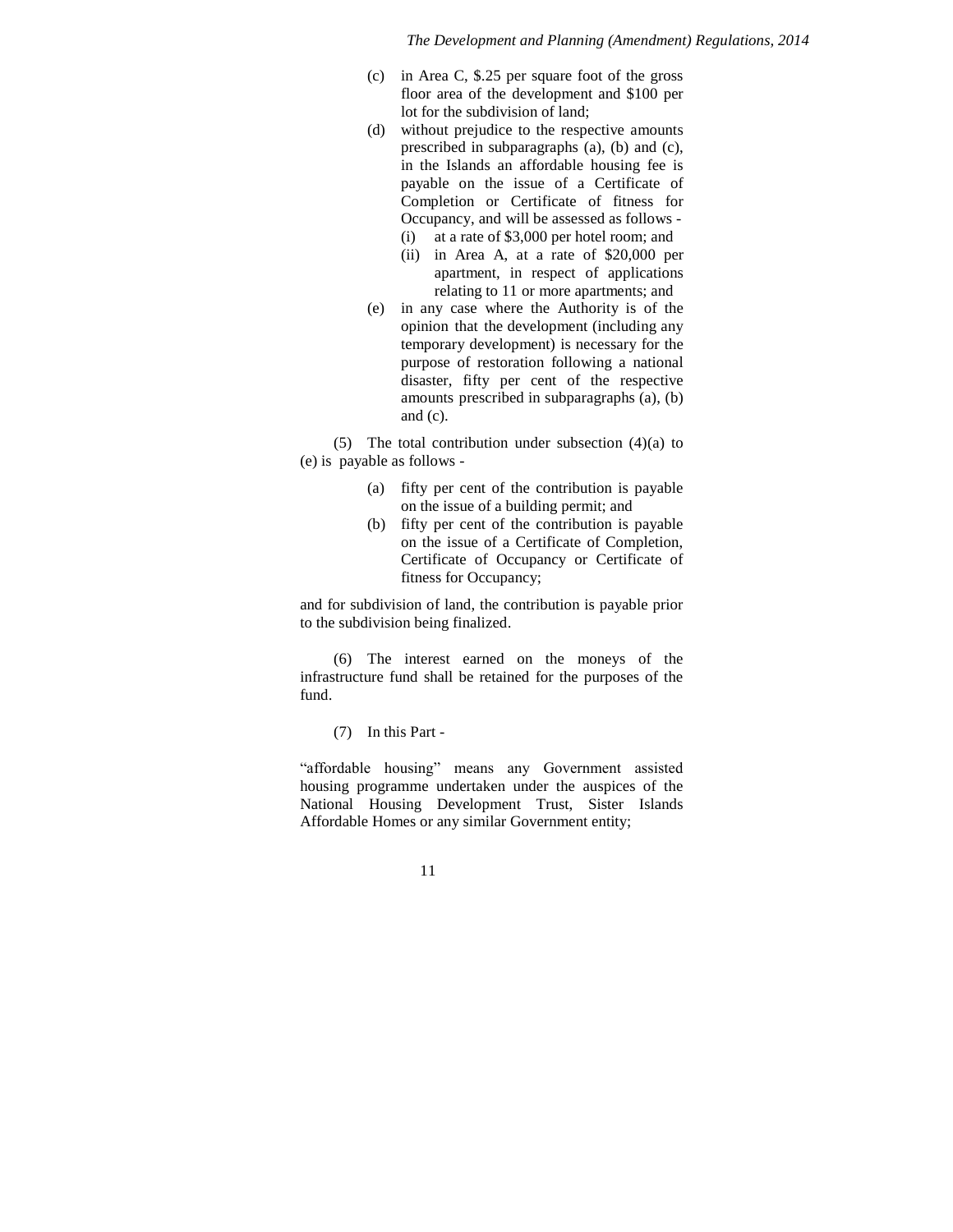"Certificate of Completion", in relation to a building, means a certificate issued by the Authority that certifies the building is complete in accordance with planning permission requirements but does not grant permission to occupy;

"Certificate of fitness for Occupancy" or "Certificate of Occupancy", in relation to a building, means a certificate issued by the Authority that the building is complete in accordance with planning requirements and grants permission to occupy; and

"infrastructure" means public services and utilities used in common by the residents of the Islands.".

Amendment of Schedule 1 - application fees for planning permission

- 12. The principal Regulations are amended in Part I of Schedule 1 as follows
	- (a) by inserting after item 2 the following item and particulars -

# "**Item Type of development Fee**

| 2A. |           |                                              | Addition to a detached \$0.00, if the application                                      |
|-----|-----------|----------------------------------------------|----------------------------------------------------------------------------------------|
|     | house, in |                                              | any case is not filed after the fact                                                   |
|     | where -   |                                              |                                                                                        |
|     | (a)       | the extension<br>does<br>not<br>exceed       | A fee calculated at the<br>rate of \$2.50 in respect<br>500 of each square foot of the |
|     |           | square feet;                                 | proposed development, if                                                               |
|     | (b)       | the                                          | square the application is filed                                                        |
|     |           | footage of the after the fact";<br>extension |                                                                                        |
|     |           | does<br>not                                  |                                                                                        |
|     |           | exceed 10 per                                |                                                                                        |
|     |           | cent of the                                  |                                                                                        |
|     |           | gross floor                                  |                                                                                        |
|     |           | area of the                                  |                                                                                        |
|     |           | ground floor                                 |                                                                                        |
|     |           | of the existing                              |                                                                                        |
|     |           | detached                                     |                                                                                        |
|     |           | house; and                                   |                                                                                        |
|     | (c)       | an application                               |                                                                                        |
|     |           | has<br>not                                   |                                                                                        |
|     |           | previously                                   |                                                                                        |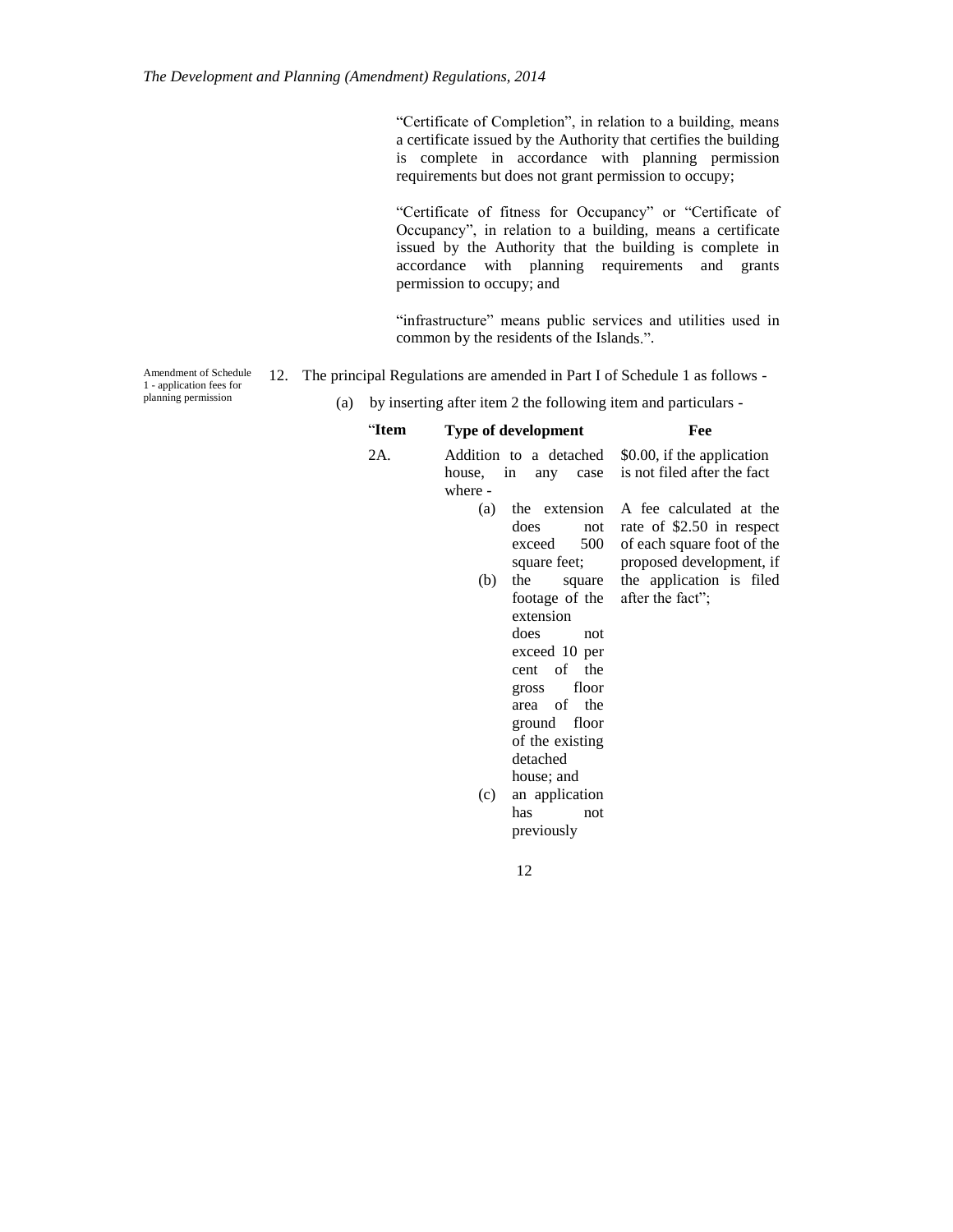Amendment of Schedule

2

- been made for this type of development of the detached house
- (b) by inserting after item 8 the following item and particulars -

|     | "Item          | <b>Type of development</b>                                                                                                          | Fee                                                                                                               |
|-----|----------------|-------------------------------------------------------------------------------------------------------------------------------------|-------------------------------------------------------------------------------------------------------------------|
|     | 8A.            | of<br>Construction<br>any<br>institutional<br>other<br>building                                                                     | A fee calculated at the<br>rate of 25 cents in<br>respect of each square<br>foot of the proposed<br>development"; |
| (c) | in item $14 -$ |                                                                                                                                     |                                                                                                                   |
|     | (i)            | by inserting after the word "excavation" wherever it appears<br>the words "or quarry"; and                                          |                                                                                                                   |
|     | (ii)           | in paragraph (c) of the particulars relating to the fee, by<br>inserting after the word "excavated" the words "or<br>quarried"; and |                                                                                                                   |

(d) by inserting after item 14 the following item and particulars -

| "Item | <b>Type of development</b>                                       | Fee       |
|-------|------------------------------------------------------------------|-----------|
| 14A.  | Removal of shoreline<br>debris<br>following<br>inclement weather | $$250$ ". |

13. (1) The principal Regulations are amended in paragraph 2 of Schedule 2 as follows -

- (a) by deleting the words "building permit" wherever they appear and substituting the word "Permit";
- (b) by inserting, after the words "For an industrial building  $$1.50$ per square foot", the following descriptions and fees -

| "Description                                             | Fee                      |
|----------------------------------------------------------|--------------------------|
| For an agricultural building                             | \$1.00 per square foot   |
| For a church or church hall                              | \$1.00 per square foot   |
| For an institutional building                            | \$1.50 per square foot   |
| For any other building not<br>specified in this Schedule | \$1.00 per square foot"; |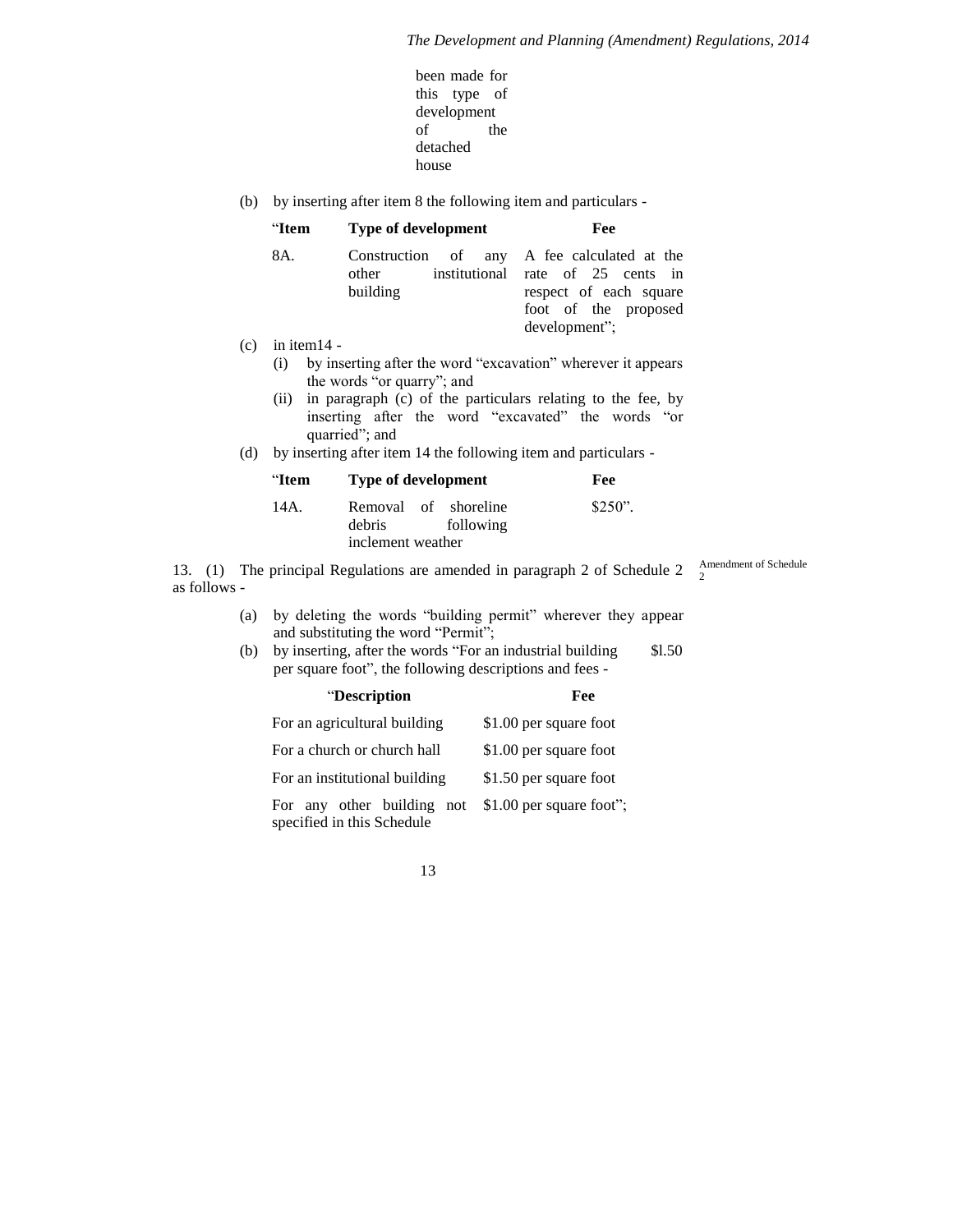(c) by deleting the following descriptions and fees -

| "For a modification to an existing electrical<br>service or the installation of a stand-alone<br>permanent electrical service related to -<br>a house or duplex<br>(a)<br>any development other than a<br>(b)<br>house or duplex | \$200<br>\$400",   |
|----------------------------------------------------------------------------------------------------------------------------------------------------------------------------------------------------------------------------------|--------------------|
| and substituting the following descriptions and fees -                                                                                                                                                                           |                    |
| "Description                                                                                                                                                                                                                     | Fee                |
| For a modification to an existing electrical<br>service related to -<br>(a) a house or duplex<br>(b) any development other than a<br>house or duplex                                                                             | \$100<br>\$200     |
| For a modification to the installation of a stand-<br>alone permanent electrical service related to -<br>(a) a house or duplex<br>(b) any development other than a<br>house or duplex                                            | \$200<br>$$400$ "; |
| (d)<br>by deleting the following descriptions and fees -                                                                                                                                                                         |                    |
| "For modifications to approved plans in respect<br>of each amendment submission relating to -<br>a house or duplex<br>(a)<br>(b)<br>any other<br>type<br>of<br>development                                                       | \$25<br>\$100,     |
| and substituting the following descriptions and fees -                                                                                                                                                                           |                    |
| "Description                                                                                                                                                                                                                     | Fee                |
| For modifications to approved plans in respect<br>of each amendment submission, per discipline,<br>relating to -<br>(a) a house or duplex<br>(b) any other type of development                                                   | \$50<br>\$100";    |
| and<br>by deleting the following description and fee -<br>(e)                                                                                                                                                                    |                    |
| "An administrative filing fee in respect of a                                                                                                                                                                                    | \$100",            |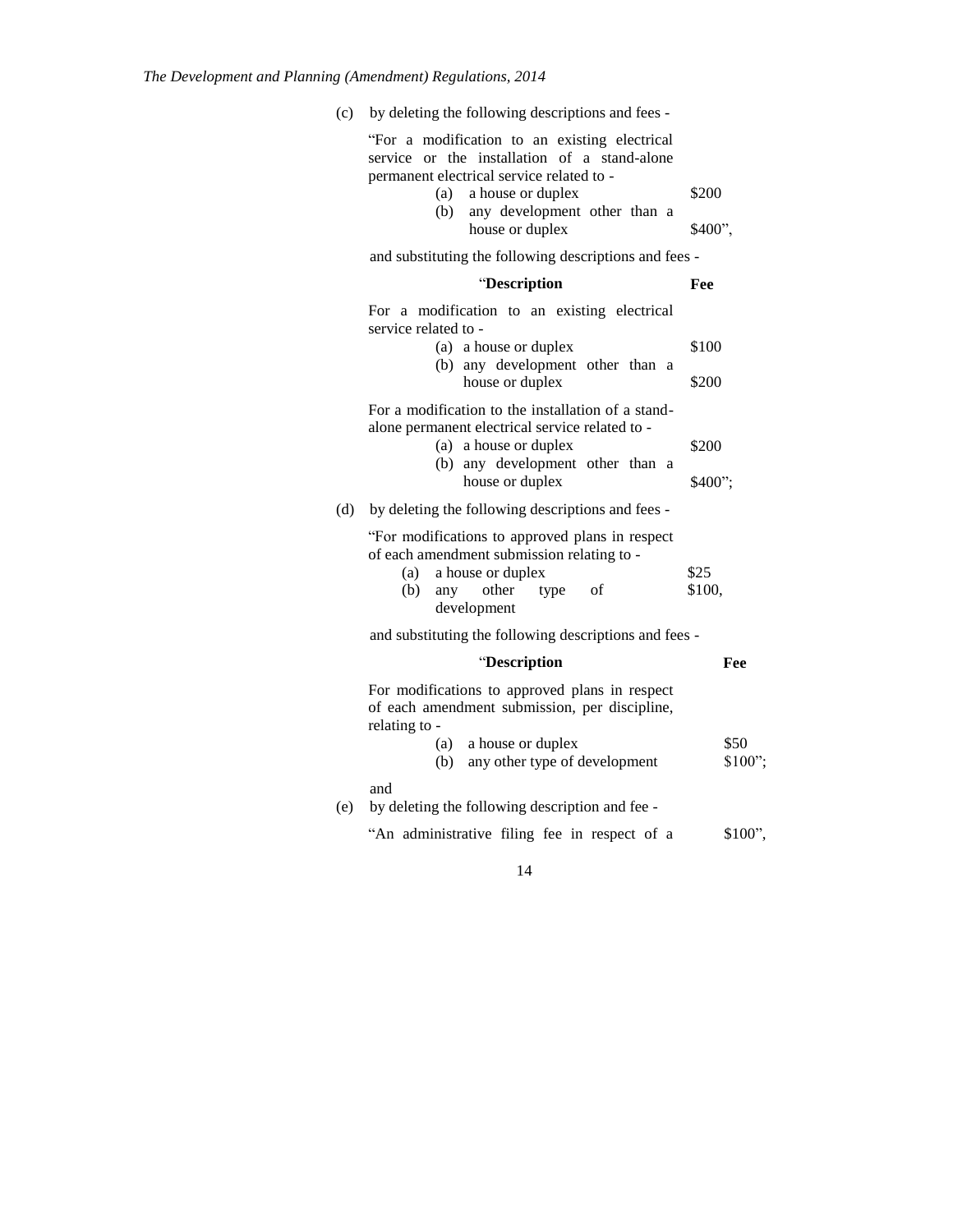request for the issuance of a Foundation Permit or for special permission to occupy

and substituting the following description and fee -

#### "**Description Fee**

An administrative filing fee in respect of a request for the issuance of a Foundation Permit, special permission to occupy, alternate means and methods, special electrical service connection, or modification of electrical requirements \$100".

(2) The principal Regulations are amended in paragraph 3 of Schedule 2 as follows -

- (a) by deleting the words "building permit" wherever they appear and substituting the word "Permit";
- (b) by inserting, after the words "For a duplex \$1 per square foot", the following description and fees -

## "**Description**

### **Fee**

\$0.00, if the application is not filed after the fact

For an addition to a detached house, in any case where -

- (a) the extension does not exceed 500 square feet;
- (b) the square footage of the extension does not exceed 10 per cent of the gross floor area of the ground floor of the existing detached house;

A fee calculated at the rate applicable to new construction applied to the square footage of the addition, if the application is filed after the fact";

- (c) the extension does not result in the gross floor area of the detached house being greater than 5,000 square feet;
- (d) the addition does not change the classification of the detached house; and
- (e) a previous application has not been made for this type of development of the detached house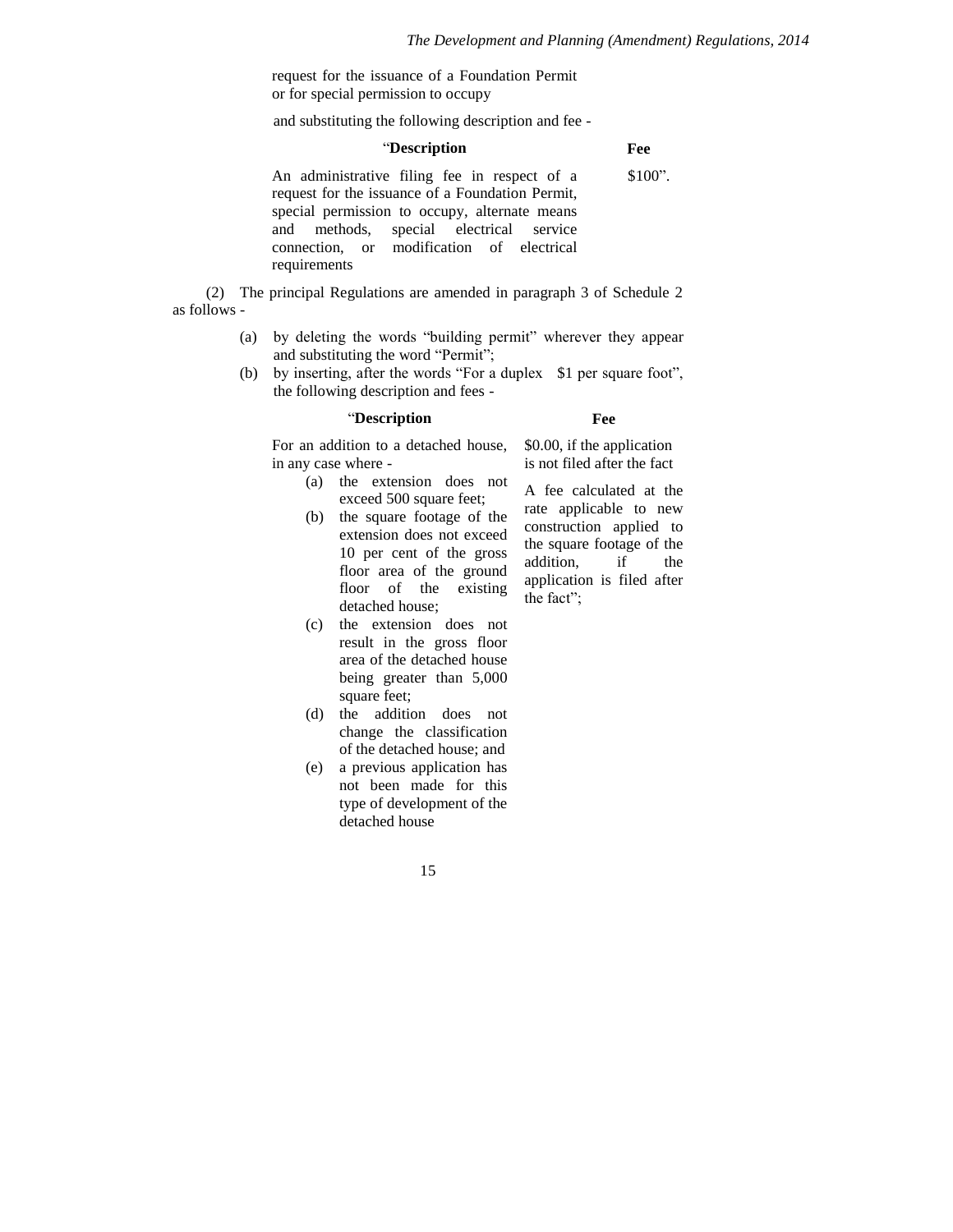(c) by inserting, after the words "For an industrial building \$l.25 per square foot", the following descriptions and fees -

|     | "Description                                                                                                                                                        | Fee                      |                   |
|-----|---------------------------------------------------------------------------------------------------------------------------------------------------------------------|--------------------------|-------------------|
|     | For an agricultural building                                                                                                                                        | \$0.50 per square foot   |                   |
|     | For a church or church hall                                                                                                                                         | \$1.00 per square foot   |                   |
|     | For an institutional building                                                                                                                                       | \$1.50 per square foot   |                   |
|     | For any other building<br>not<br>specified in this Schedule                                                                                                         | \$0.50 per square foot"; |                   |
| (d) | by deleting the following descriptions and fees -                                                                                                                   |                          |                   |
|     | "For a modification to an existing electrical service or<br>the installation of a stand-alone permanent electrical<br>service related to -<br>(a) a house or duplex |                          | \$200             |
|     | any development<br>(b)<br>other than a house or<br>duplex                                                                                                           |                          | \$400".           |
|     | and substituting the following descriptions and fees -                                                                                                              |                          |                   |
|     | "Description                                                                                                                                                        |                          | Fee               |
|     | For a modification to an existing electrical<br>service related to -                                                                                                |                          |                   |
|     | (a) a house or duplex                                                                                                                                               |                          | \$100             |
|     | any development other than a<br>(b)<br>house or duplex                                                                                                              |                          | \$200             |
|     | For a modification to the installation of a stand-<br>alone permanent electrical service related to -<br>a house or duplex<br>(a)                                   |                          | \$200             |
|     | any development other than a<br>(b)<br>house or duplex"                                                                                                             |                          | \$400";           |
| (e) | by deleting the following descriptions and fees -                                                                                                                   |                          |                   |
|     | "For modifications to approved plans in respect<br>of each amendment submission relating to -<br>a house or duplex<br>(a)<br>any other type of development<br>(b)   |                          | \$25<br>$$100$ ", |

and substituting the following descriptions and fees -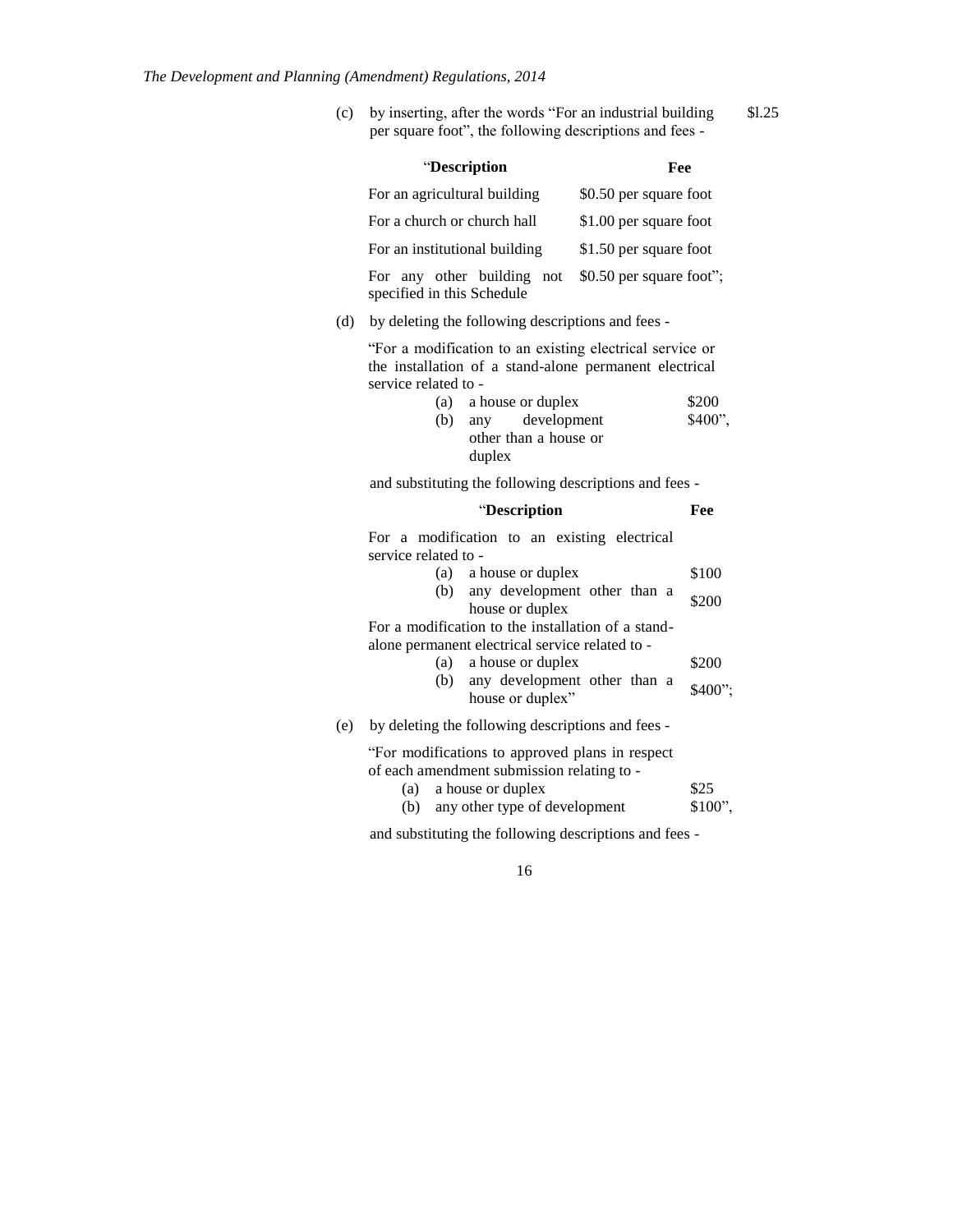| "Description | Fee |
|--------------|-----|
|--------------|-----|

"For modifications to approved plans in respect of each amendment submission, per discipline, relating to -

| (a) | a house or duplex             | \$50          |
|-----|-------------------------------|---------------|
| (b) | any other type of development | $$100$ "; and |

(f) by deleting the following description and fee -

"An administrative filing fee in respect of a request for the issuance of a Foundation Permit or for special permission to occupy \$100",

and substituting the following description and fee -

## "**Description Fee**

"An administrative filing fee in respect of a request for the issuance of a Foundation Permit, special permission to occupy, alternate means and methods, special electrical service connection, or modification of electrical requirements \$100".

(3) The principal Regulations are amended by repealing paragraph 4 of Schedule 2 and susbstituting the following paragraph -

- "4. Permit fees are payable as follows
	- (a) fifty per cent on submission of a Permit application; and
	- (b) fifty per cent on issuance of a Permit.".

14. The principal Regulations are amended in Schedule 4 by inserting, after the plan relating to Hotel/Tourism zone 1, the following plan -

Amendment of Schedule 4 - Hotel/Tourism Zone 1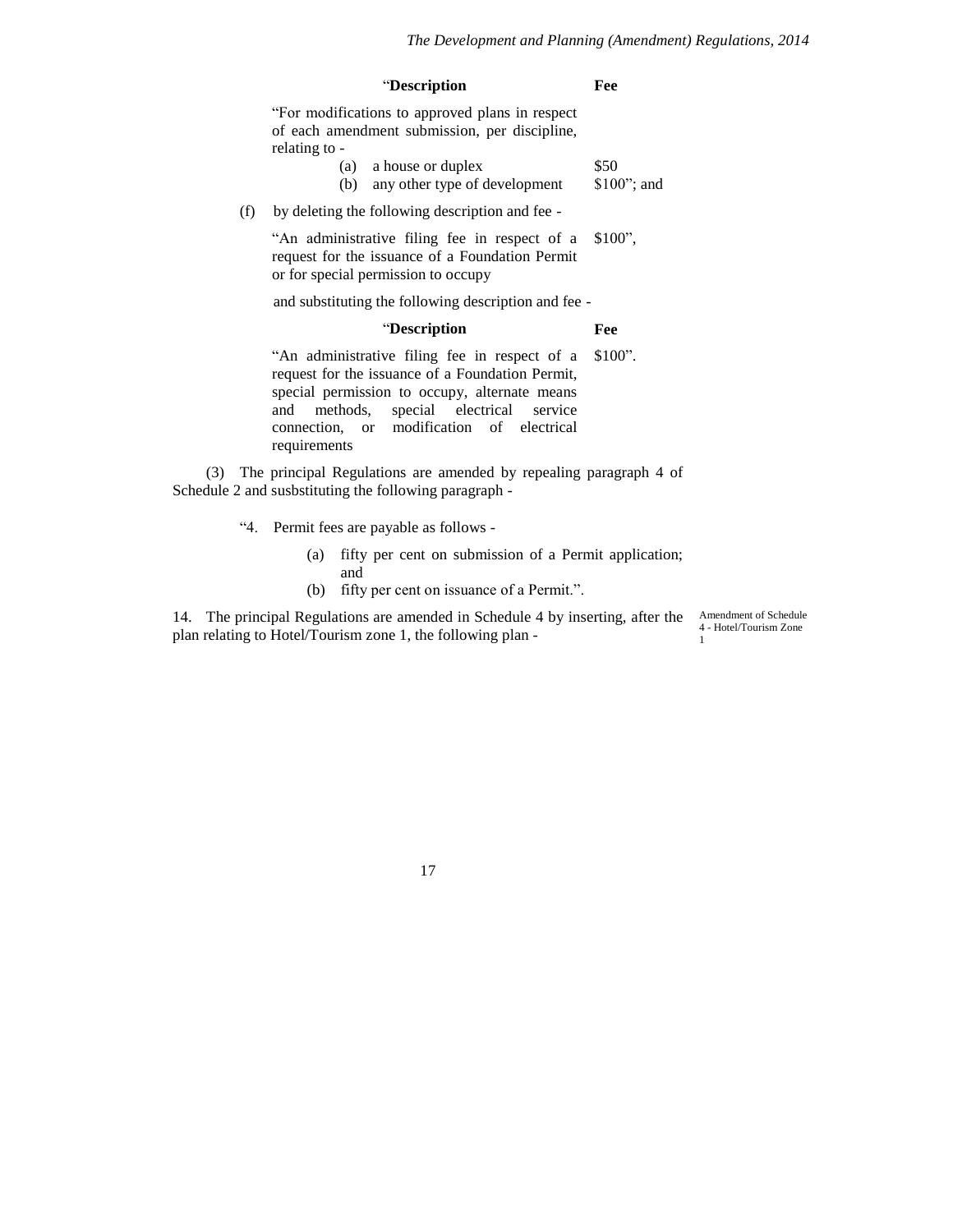